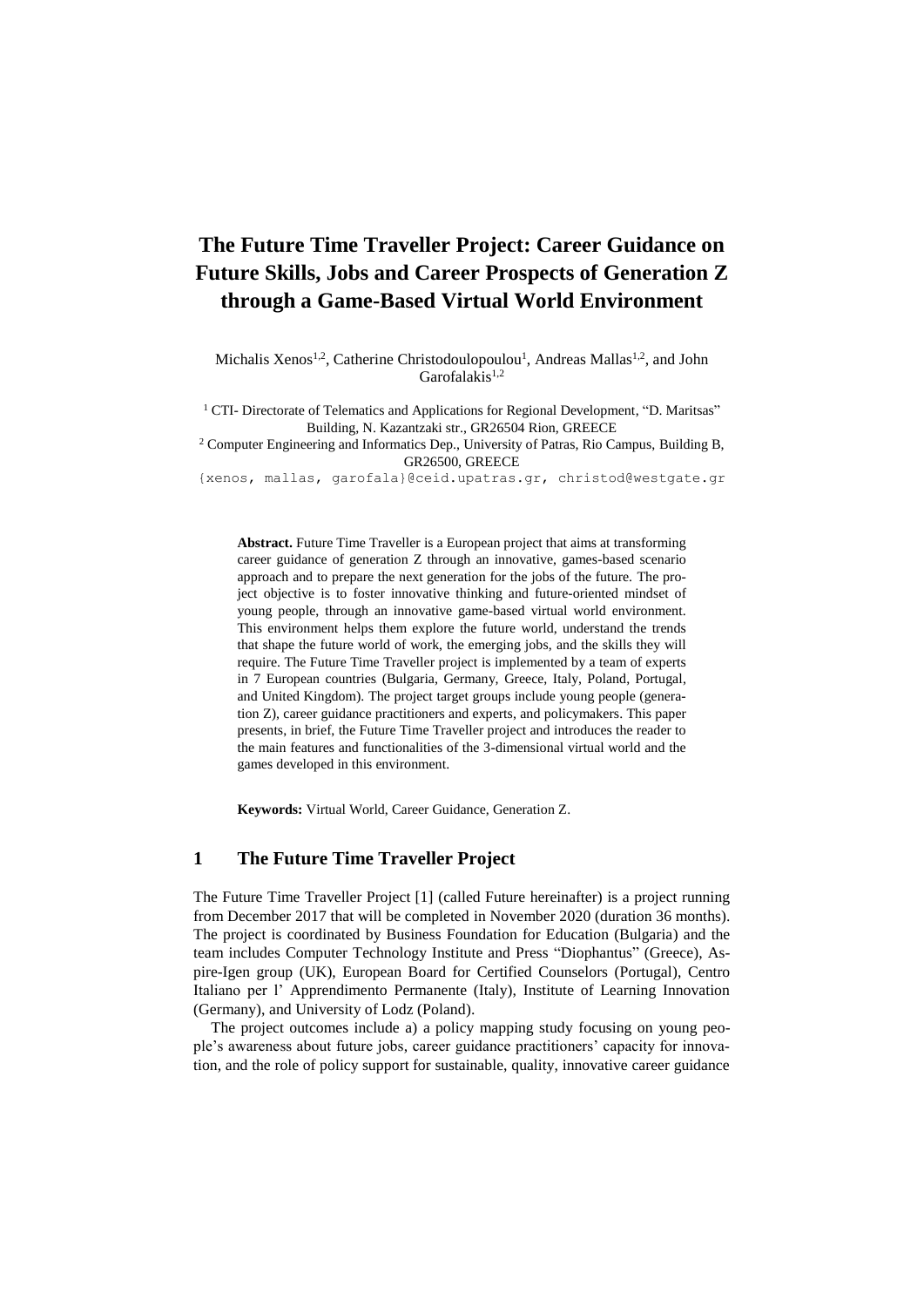development, b) the creation of a game-based 3-dimentional virtual world environment for exploring the future trends, jobs and skills, and c) the creation of an e-book with the best practices of innovative career services, as well as the creation of a policy evidence report about the project outcomes. This paper focuses on the presentation of the 3-dimensional virtual world environment, which is discussed in the following sections.

# **2 The 3-Dimensional Virtual World Environment**

The concept of gamification is relatively new and there are theoretical frameworks of unified discourses [2], while in the field of education the use of games has a rapid growth [3]. Examples of similar works using 3-dimensional (3D) virtual worlds and games for educational and informative purposes are the use of such worlds for simulated events related to software project management [4] and for informing children for the risks of fires and floods using a safe simulated environment [5].

The 3D virtual world environment of the Future project is based on Open Simulator [6], which is a free, open-source, 3D application server that allows the creation of 3D virtual worlds, where multiple users can simultaneously be present. These virtual worlds can be accessed through various open-source clients and can remain private, behind the firewalls, or become public. Open Simulator is written in C# and its framework is designed to be easily extensible through external modules.

Using this concept, the participants use a client program to connect to the Future 3D virtual world. The client program enables users to interact with each other through avatars (human-shaped computer figures). A single user account may have only one avatar at a time, although the appearance of this avatar can change between as many different forms as the user wishes. Avatar forms, like almost everything else, can be created by the user with the use of a high-level interface. The avatar can be dressed up as the user desires, interact with other objects and avatars and even animate some physical movements of a user's choice. The avatars interact with each other, as well as with non-player characters (NPGs) and with objects within the 3D virtual world, allowing the creation of complex games.

## **3 The Game Concept, Skills, and Competences**

When the players enter the 3D virtual world they are located in the information centre (see Fig.1) where they are able to choose their language of preference (the game is multilingual supporting all partner languages) and to familiarise themselves with the environment (i.e. how to navigate, how to interact, how to change views). After they feel comfortable with the environment, they can start playing.

The game starts in the year 2020. In the local library, the player understands about the arrival of a time machine and receives its mission to act as an ambassador for the future. Upon correctly sorting various sources of information about future jobs, the player teleports to the year 2050 (see Fig 2). There, the player participates in several missions designed to test their knowledge about the future of work, explores future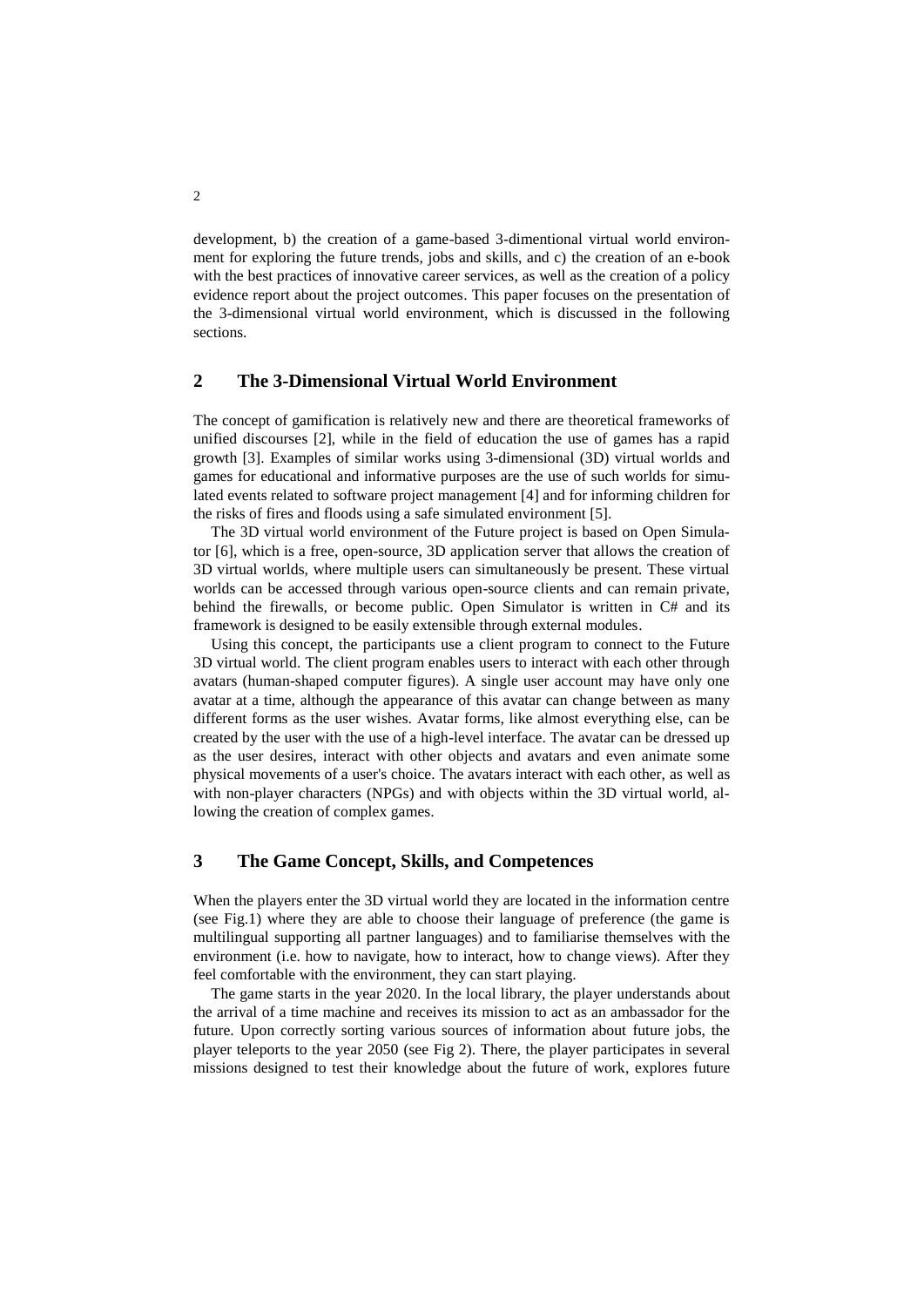jobs and defines the necessary skills and competences they require. Furthermore, they investigate the future of jobs (i.e. which jobs will remain, which jobs will change fundamentally or disappear in the future). Before returning to the present, the player consolidates the received knowledge in a message to humanity.



**Fig. 1.** The entry point into the 3D virtual world of the Future project, language selection and basic information.



**Fig. 2.** Overview of the future world of 2050.

Back to 2020, (see Fig 3) the player must create a short, original description of a future job that does not exist yet. In the final self-reflection task, the player will synthe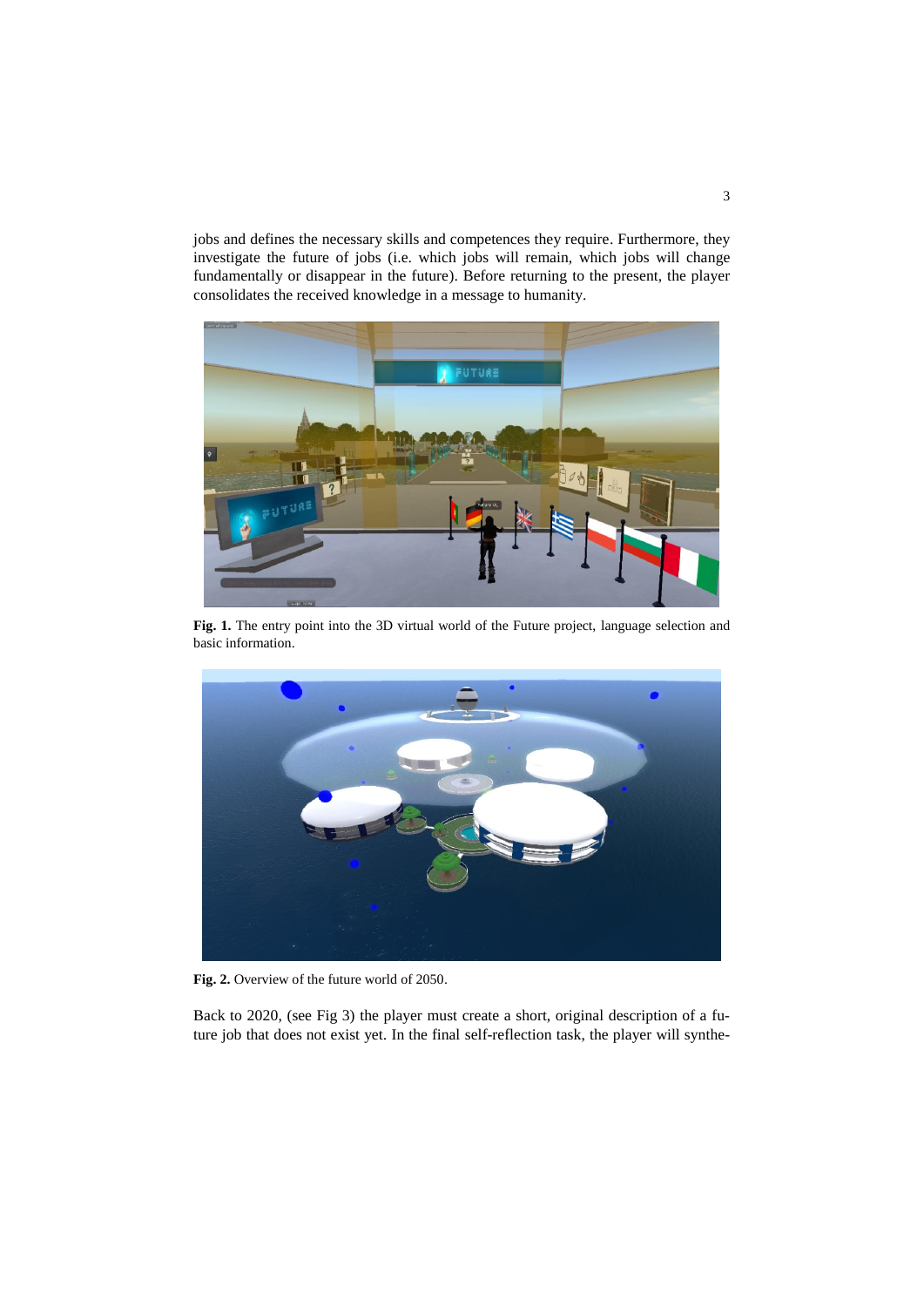size the main ideas and insides provoked by the game, in a personal "Message to myself in the future", which will be delivered in a chosen moment in time.



**Fig. 3.** Overview of the world of 2020 with all the game areas.

The game scenarios in the Future project 3D virtual world use elements of escape rooms, web quests, treasure hunting, strategy, and adventure games. Throughout their learning journey the users will have to complete various missions, which will help them:

- Improve knowledge of labour market trends that shape the future world of work.
- Raise awareness of the challenges of technological development and their impact on emerging jobs.
- Improve the understanding of the required skills of the future.
- Gain insight into different career opportunities.
- Understand their own role for mastering the future.
- Develop career management competencies, critical thinking, decision making, problem-solving, creativity and flexibility, self-reflectivity, etc.

# **4 Conclusion and Future Work**

The 3D virtual world of the Future project is already in the piloting phase in all participating countries (Bulgaria, Germany, Greece, Italy, Poland, Portugal, and United Kingdom) that will allow users from all target groups to navigate through the environment and to participate in the various in-world games. During the pilot phase, users from all countries will be able to co-exist in the virtual world, to play the games, discuss their experiences and to be informed about new developments and outcomes of the Future project.